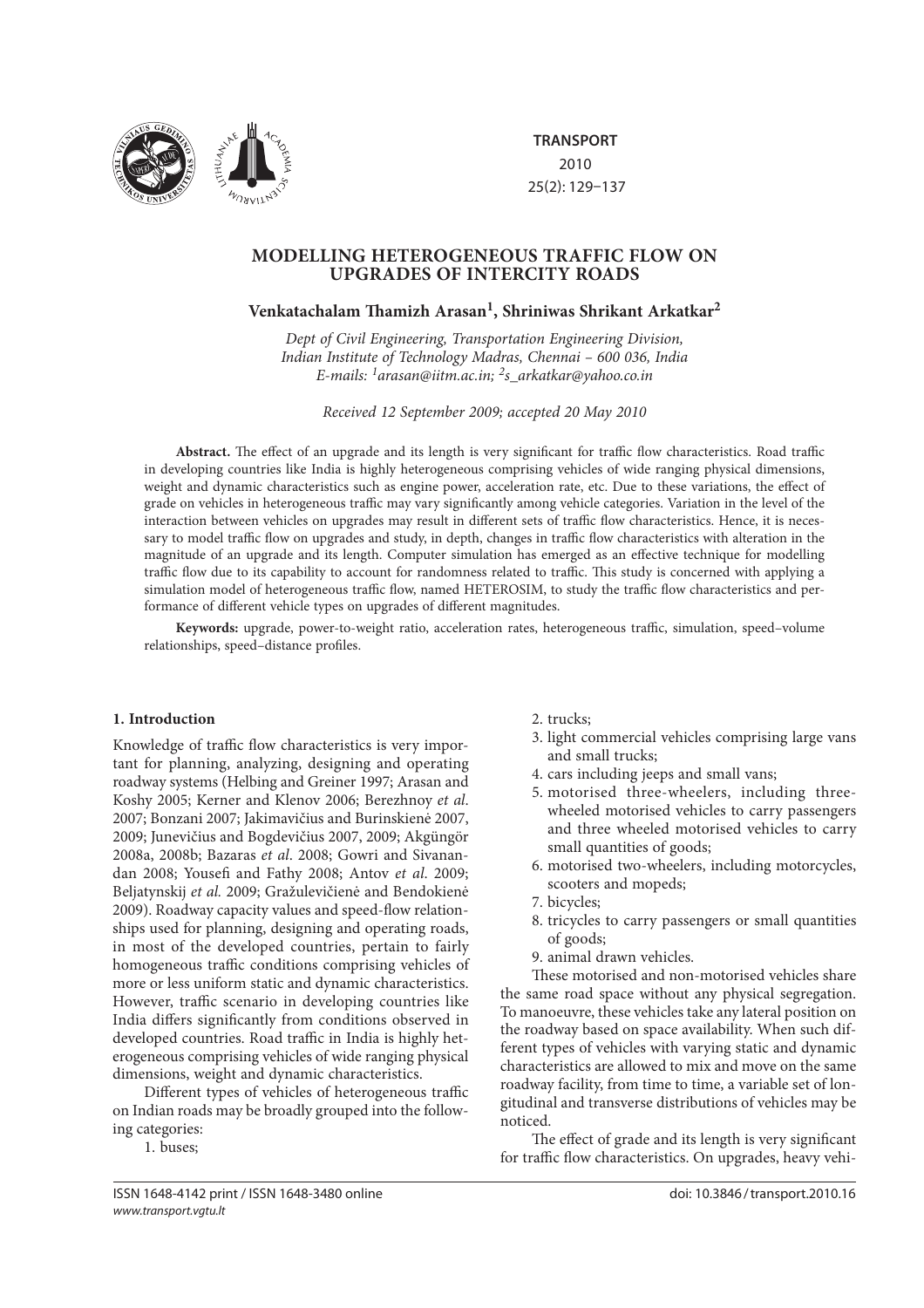cles such as trucks, buses, etc. will experience significant reduction in their speeds, whereas passenger cars and other smaller vehicles such as motorized-two-wheelers may experience relatively lesser speed reduction. Under heterogeneous traffic conditions, this variation in speed reduction among different vehicle categories can be attributed to their wide ranging physical characteristics such as dimensions, weight, etc. as well as to their dynamic characteristics such as engine power, acceleration rate, etc. Variation in the level of the interaction between vehicles on upgrades may result in a different set of traffic-flow characteristics when compared with traffic flow characteristics on level roads. Hence, it is necessary to model traffic flow on upgrades and to study changes in traffic flow characteristics with changes in the magnitude of an upgrade and its length. Simulation, from microscopic through macroscopic, is increasingly becoming a popular traffic-flow modeling tool for analyzing various traffic operations and vehicular interactions. Research work reported in this paper is related to the study on the effect of an upgrade and its length on the performance of different vehicle categories under heterogeneous traffic conditions. The methodology adopted for modelling heterogeneous traffic flow on roads having upgrades of different magnitudes, the details of analysis and relevant results along with a review of the previous studies are presented in the following sections.

#### **2. Review of the Previous Studies**

In the past, researchers used a force balance equation and vehicle mechanics for developing models predicting truck speeds on upgrades of any percentage and length.

The impact of road gradient on speed was analyzed by Yagar and Aerde (1983) who found that the operating speed at a location is expected to decrease by approximately 1.8 km/h for each 1% of grade when going uphill.

Gillespie (1985) developed a simplified means of predicting truck hill-climbing performance based on the characterization of the available power for accelerating and overcoming grade. The author also found that the ratio of the available power to weight is speed dependent but provides an easy means for calculating truck speed profiles on arbitrary grades.

Archilla and Fernandez De Cieza (1996) developed truck speed profiles on different grades. The simple force balance equation was fitted to the field data. The model explained about 80% of the observed variation. For developing speed profiles on grades, the weight-to-power ratio of 190 kg/kW was considered.

Bester (2000) developed a procedure for calculating speed profiles of trucks by using the assumption that the acceleration of a truck was a linear function of speed.

A Policy on Geometric Design … (2004) provides a single set of speed profiles over distance to characterize the deceleration and acceleration of typical heavy trucks based on the weight-to-power ratio of 120 kg/kW on different grades.

Bennett and Greenwood (2001) as a part of Highway Development and Management series, popularly known as HDM-IV manual, has given the governing equation for the forward movement of a road vehicle, when the latter encounters a grade. The manual has also given the values of different parameters that can be used for estimating the magnitude of resistance (air resistance, rolling resistance, grade resistance, etc.) involved in the forward movement of vehicle on grades.

Lucic (2001) extended the vehicle-dynamics model by introducing the concept of variable power in order to capture the buildup of power as the vehicle engages in gearshifts. The proposed extension has resulted in the significant enhancement of the state-of-the-art vehicledynamics model. The author finally concluded that the use of constant transmission efficiency results in an overestimation of vehicle speeds at low speeds and an underestimation at high speeds.

Lan and Menendez (2003) developed a well-de fined speed profile for trucks based on dynamic, kinematic and operating characteristics of moving trucks on grades. For developing speed profiles on grades, the weight-to-power ratios of 121.7 kg/kW and 182.5 kg/kW were considered. The exact speed-profile model was derived through numerical integration. The authors also described an approximation model suiTable for calculation by hand. All these studies, however, are mainly related to the characterization of truck performance on upgrades under homogeneous traffic conditions and hence, the results of these studies are not applicable for Indian conditions.

A review of Indian studies related to the traffic flow characteristics of grades proposed that there had been only one study on the subject matter.

Chandra and Goyal (2001) measured a free speed of different types of vehicles on two-lane intercity roads having grades with different magnitudes. The analysis pertaining to the average change in the free speed of different types of vehicles with a grade indicated that each percent of an upgrade decreases the free speed of a car by 2.96 km/h, that of a bus by 2.43 km/h, motorised twowheelers – by 2.50 km/h, light commercial vehicles – by 1.26 km/h, a tractor with trailer – by 2.06 km/h, a bicycle – by 0.51 km/h, a cycle-rickshaw – by 0.36 km/h and an animal drawn vehicle – by 0.19 km/h. Finally, the authors concluded that the free speed of a vehicle decreases uniformly with an increase in a gradient. The actual amount of reduction depends upon the type of a vehicle and the magnitude of the gradient.

The literature survey clearly shows that, at present, there is no ready-to-use reference material available regarding developing speed–distance profiles for different vehicles on grades of varying magnitudes under heterogeneous traffic conditions in India. Hence, there is a need to model vehicular movement on grades at micro-level, which may enable researchers to study traffic flow characteristics with variation in the magnitude of a grade and its length and to develop speed-distance profiles of different vehicle categories for upgrades of magnitude varying over a wider range.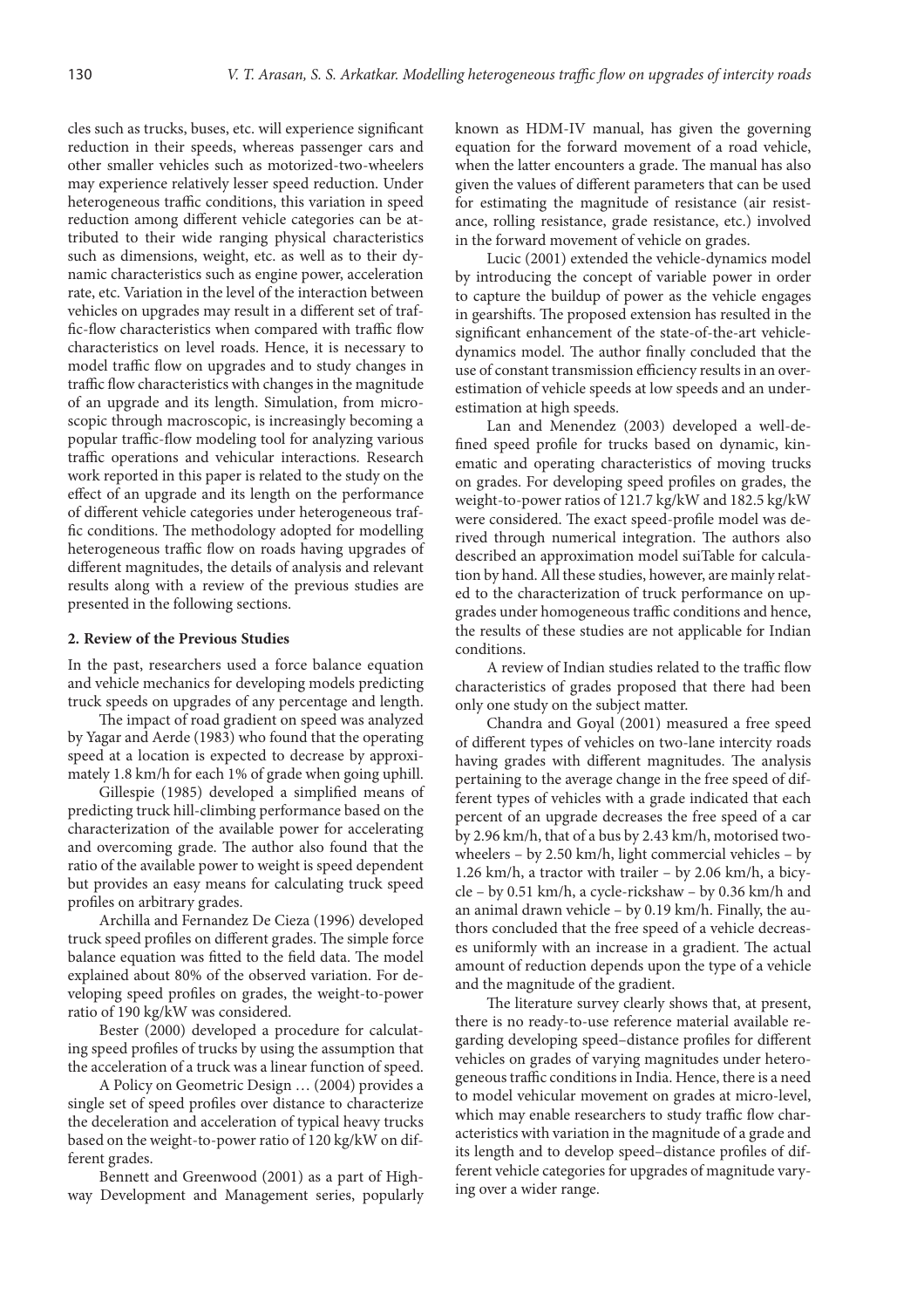## **3. Objective and Scope**

The general objective of research work reported here is to study the effect of upgrades of different magnitudes on traffic flow characteristics and to develop speed-distance profiles (performance curves) for different categories of vehicles under heterogeneous traffic conditions.

The recently developed micro-simulation model of heterogeneous traffic-flow HETEROSIM (Arasan and Koshy 2005) is used to study traffic flow characteristics at micro-level over a wide range of traffic flow conditions on upgrades.

Field data collected on traffic flow characteristics such as free speed, physical dimensions of different vehicle types, lateral clearance between vehicles, etc. are used in the calibration and validation of the simulation model.

Acceleration rates over different speed ranges required for the simulation of the heterogeneous traffic flow of grades were estimated for different upgrades.

The validated simulation model is then used to develop speed-volume relationships for upgrades of different magnitudes.

Speed–distance profiles are also developed for different vehicle categories for upgrades of different magnitudes using the simulation model.

#### **4. The Simulation Model**

As this study pertains to heterogeneous traffic conditions prevailing in India, the available traffic simulation models based on homogeneous traffic conditions where a clear lane and queue discipline exist are not applicable to study heterogeneous traffic flow characteristics.

Also, the models developed through research attempts made to model heterogeneous traffic flow (Khan and Maini 2000; Kumar and Rao 1996; Ramanayya 1988) are limited in scope and do not address all aspects comprehensively.

The recently developed model of heterogeneous traffic flow HETEROSIM (Arasan and Koshy 2005), however, is comprehensive and capable of replicating heterogeneous traffic flow.

The modeling framework is explained briefly here to provide the background to the study. For the purpose of simulation, the entire road space is considered as a single unit and vehicles are represented as rectangular blocks on road space, the length and breadth of which represent the overall length and the overall breadth of the vehicles respectively. The front left corner of the rectangular block is taken as the reference point and the position of vehicles on road space is identified based on the coordinates of the reference point with respect to origin chosen at a convenient location on the space. The simulation model uses the interval scanning technique with a fixed increment in time. For the purpose of simulation, the length of road stretch as well as road width can be varied as per user specification.

The model was implemented in the  $C_{++}$  programming language with modular software design.

The simulation process consists of the following major sequential steps related to traffic flow on the midblock sections of roads:

- 1. vehicle generation;
- 2. vehicle placement;
- 3. vehicle movement.

The snapshot of the animation of heterogeneous traffic flow obtained using the animation module HETEROSIM is shown in Fig. 1.



**Fig. 1.** Snapshot of the animation of the simulated heterogeneous traffic flow

### **5. Model Validation**

When used for studying the effect of grade, the simulation model HETEROSIM requires data particularly on the free-flow speeds of different vehicle types at the start of the sections and acceleration rates of different vehicle categories while negotiating a particular gradient, in addition to other relevant data pertaining to the roadway and traffic conditions.

Hence, for the purpose of data collection, study stretches were selected after conducting a reconnaissance survey to satisfy the following conditions:

- 1. the stretch should have a uniform gradient for considerable length;
- 2. the stretch should be fairly straight;
- 3. the width of the roadway should be uniform;
- 4. there should not be any direct access from the adjoining land used on both sides.

The three study stretches selected for data collection are on National Highway No. 4 near Pune, in Maharashtra (Western part of India) and their specific locations are:

- 1. between km 31.2 and km 31.5 with a gradient of 3%;
- 2. between km 2.6 and km 3.0 with a gradient of 3.78%;
- 3. between km 5.2 and km 5.9 with a gradient of 5%.

The selected stretches are four lane divided roads with a total carriageway width of 8.75 m (including shoulder) for each direction of traffic flow. Thus, there was a need to estimate acceleration rate for different cat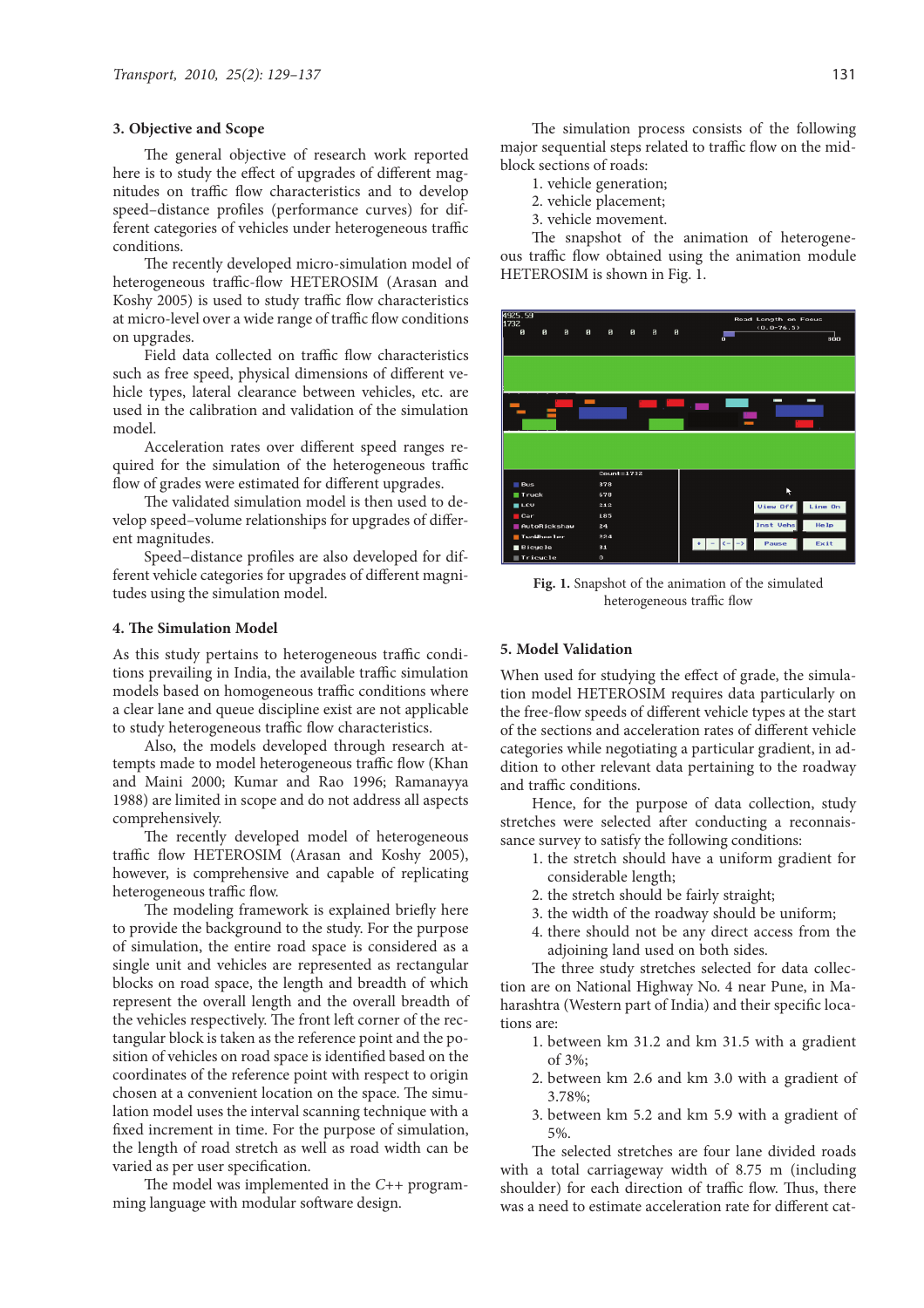egories of vehicles, for a set of speed ranges and for three observed grades of 3%, 3.78% and 5%. Free speed data on different categories of vehicles were measured at the initial positions of the chosen sections of different grades. The model was validated for all three grades mentioned above. In this paper, the results pertaining to the validation of 5% upgrade are presented, as an example.

#### **Estimation of Acceleration Rates**

The thrust required for the forward movement of a road vehicle is determined by the summation of forces acting on the vehicle in the longitudinal direction.

The forces acting on the vehicle while negotiating an upgrade of magnitude  $i$  % are:

- 1) rolling resistance;
- 2) air resistance;
- 3) grade resistance;
- 4) inertial forces
- 5) during acceleration and deceleration, as shown in Fig. 2.



**Fig. 2.** Forces acting on a moving vehicle on upgrades

Propulsive effort (drive force) is derived from the engine to overcome these forces. Any reserve in drive force, if available, may be used either to accelerate the vehicle or to overcome the drag arising from upgrades. When encountering a grade requiring thrust greater than the available drive force, deficiency is made up by the deceleration of the vehicle. The speed at which the available drive force is zero represents the steady-state or terminal or 'crawl' speed of the vehicle. This steady-state speed that a vehicle can maintain on an upgrade occurs when forces are in balance. The following (Equation 1) is the fundamental equation of motion for a road vehicle (Bennett and Greenwood 2001):

$$
a = \frac{1000 \cdot P_d}{M \cdot EMRAT} \frac{1}{v} - \frac{1}{M \cdot EMRAT} \left( F_a + F_r + F_g \right), \tag{1}
$$

where:  $a$  – acceleration, m/s<sup>2</sup>;  $P_d$  – driving power delivered to wheels, kW; M – vehicle mass; EMRAT – effective mass ratio;  $F_a$  – aerodynamic drag resistance, N;  $F_r$  – rolling resistance, N;  $F_g$  – gradient resistance, N; v – vehicle speed, m/s.

The equation used for calculating aerodynamic drag resistance is as follows:

$$
F_a = 0.5 \cdot \rho \cdot CD \cdot CD \cdot nullt \cdot AF \cdot v^2 \,,\tag{2}
$$

where:  $F_a$  – aerodynamic force opposing the motion of the vehicle;  $\rho$  – mass density of the air, kg/m<sup>3</sup>

 $(1.2 \text{ kg/m}^3)$ ; CD - aerodynamic drag coefficient; CD $mult$  – aerodynamic drag coefficient multiplier;  $AF$  – the projected frontal area of the vehicle,  $m^2$ ;  $\nu$  – the speed of the vehicle, m/s.

The equation used for calculating rolling resistance is as follows:

$$
F_r = M \cdot f \cdot g \,, \tag{3}
$$

where:  $F_r$  – rolling resistance, N;  $M$  – the mass of the vehicle, kg;  $f$  – the coefficient of rolling resistance  $(0.01)$ .

The value of the coefficient of rolling resistance  $(f)$ is approximately constant up to the speed of 50 km/h (Kadiyali et al. 1982). At higher speeds (more than 50 km/h), the values can be approximately calculated as:

$$
f = f_o(1 + 0.01(\nu - 50)),
$$
\n(4)

where:  $f$  – the coefficient of rolling resistance at speed  $v$ ;  $v$  – speed in km/h;  $f<sub>o</sub>$  – the coefficient of rolling resistance assumed constant up to a speed of 50 km/h.

The equation used for calculating grade resistance is given as follows:

$$
F_g = \frac{Mig}{100},\tag{5}
$$

where:  $F_g$  – gradient resistance, N;  $M$  – the mass of the vehicle,  $\hat{kg}$ ;  $i$  – the magnitude of the gradient in percentage.

Equation (1) indicates that the ability of a vehicle to accelerate on an upgrade is dependent on the used power-to-weight ratio, the mass and various forces opposing motion. Vehicles with low power-to-weight ratios such as trucks, while negotiating up grades, may decelerate to a crawl or terminal speed where forces are in balance and acceleration is equal to zero. This steady-state terminal speed can, thus, be obtained by solving Equation (1) for the velocity term. Hence, the data pertaining to maximum power (kW) and gross vehicle weight (kg) of different makes, for each vehicle category, was collected from the manufacturers' websites, brochures, etc. Finally, the average representative values of power and weight for each vehicle category were arrived at for calculating acceleration rates at various speed ranges. The values pertaining to the coefficient of drag  $(CD)$ , CD multiplier (CDmult), and the projected frontal area (AF), for each vehicle category, were taken from the manual of Highway Development and Management (HDM-4) (Bennett and Greenwood 2001). CD is a function of the direction of vehicle movement relative to wind direction. The apparent direction of the wind, which is the vector resultant of vehicle-movement direction and wind direction, is termed the yaw angle  $(\Psi)$ . The values of CD reported in literature are usually from wind tunnel tests conducted with a zero degree yaw (i. e. front on to the wind) and accordingly, are the minimum for the vehicle. Hence, to obtain typical values of CD that would be found on roads, it is necessary to adjust to the variation in wind direction which can be achieved using a 'typical' wind angle increasing zero degree-yaw CD leading to wind av-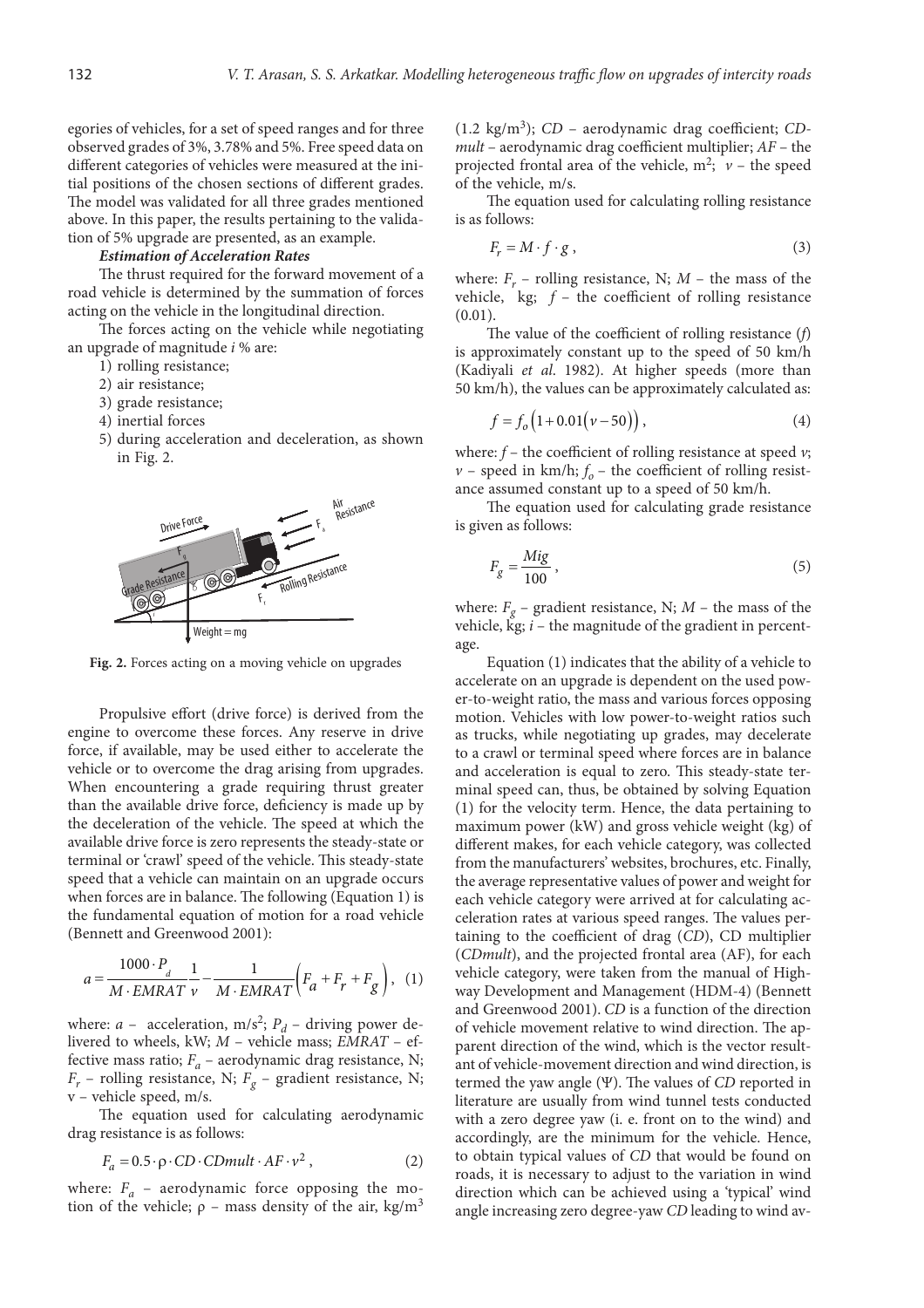eraged CD or CD (Ψ). The ratio of CD (Ψ) divided by CD is termed CD multiplier (CDmult). The Effective Mass RATio (EMRAT) for each vehicle category is also calculated at various speeds as per the guidelines of HDM-4 manual (Bennett and Greenwood 2001). The coefficient of rolling resistance (f) is taken as 0.01 (Kadilyali et al. 1982) as the pavement surface of the study stretch is made of asphaltic concrete. For calculating used driving power delivered to the wheels  $(P_d)$ , the variable 'power factor' is used. The calculation of the variable 'power factor' involves finding speed at which vehicle power reaches its maximum. For this purpose, a steady state or terminal speed for each vehicle category, at which the vehicle power reaches its maximum, is calculated considering acceleration,  $a = 0$  in Equation (1). Then, the ratio of vehicle speed under consideration and maximum speed at which vehicle-power attains its maximum is considered as the variable 'power factor'. The used driving power  $(P_d)$ , then, can be estimated by multiplying the maximum power value by the variable power factor. Thus, using all these parameters acceleration rates at various speed ranges with respect to each upgrade considered for the study, are calculated for different vehicle categories. Acceleration rates, thus estimated over different speed ranges, used as the input to the simulation model, for model validation on a grade of 5% are given in Table 1.

Table 1 shows that acceleration rates of such types of vehicles as buses, trucks, light commercial vehicles and motorised three-wheelers, in the speed range of more than 40 km/h, are negative. The reason behind these negative values can be explained as follows. Force balance Equation (1) consists of two components; namely, drive force derived based on the engine power of the vehicle and types of resistance (air, rolling and grade) to be overcome by a moving vehicle. The propulsive effort (drive force) is derived from the engine (based on the power of the vehicle) to overcome these forces. Any reserve in drive force, if available, may be used either to accelerate the vehicle or to overcome the drag arising from upgrades. When encountering a grade of certain magnitude requiring thrust that is greater than the available drive force (a magnitude of resistance is higher than drive force generated from the engine of the vehicle), de ficiency is made up by the deceleration of the vehicle.

**Table 1.** Estimated acceleration rates on 5% upgrade

| Vehicle type  | Estimated acceleration rates at various speed<br>ranges $(m/s^2)$ |      |                            |  |  |  |
|---------------|-------------------------------------------------------------------|------|----------------------------|--|--|--|
|               | $0-20$ km/h                                                       |      | $20-40$ km/h above 40 km/h |  |  |  |
| <b>Buses</b>  | 0.08                                                              | 0.05 | $-0.21$                    |  |  |  |
| Trucks        | 0.06                                                              | 0.02 | $-0.25$                    |  |  |  |
| L.C.V.        | 0.07                                                              | 0.06 | $-0.07$                    |  |  |  |
| Cars          | 0.38                                                              | 0.38 | 0.35                       |  |  |  |
| $M$ . Th. $W$ | 0.70                                                              | 0.60 | 0.35                       |  |  |  |
| M.T.W         | 0.11                                                              | 0.03 | $-0.20$                    |  |  |  |

L.C.V. - Light Commercial Vehicles; M.Th.W. - Motorised Three-Wheelers; M.T.W. – Motorised Two-Wheelers

On upgrades, traffic flow characteristics (the speed of vehicles) will change as its length increases. So, in the case of upgrades, for the purpose of model validation, it is important to compare simulation-output values with the corresponding observed values at different sections on the stretch of roads with a gradient. Therefore, it is necessary to collect traffic-flow data for a particular upgrade at different intervals of the length of an upgrade selected for model validation. Data on traffic required for the study were collected using video recording of traffic flow at the selected locations. Traffic flow was recorded for one hour using a video camera mounted on an adjoining elevated ground, which enabled recording all traffic flow characteristics. Traffic flow was captured at each of the chosen locations (on 5% upgrade at: km 5.200, km 5.500, km 5.700 and km 5.900). The video captured traffic data on all locations and then transferred it to a Work Station (computer) for detailed analysis. The inputs required for the model to simulate heterogeneous traffic flow include road geometry, traffic volume and composition, vehicle dimensions, minimum and maximum lateral spacing between vehicles, minimum longitudinal spacing between vehicles, free speeds of different types of vehicles, acceleration and deceleration characteristics of vehicles, the type of headway distribution and the simulation period. The required input traffic data was obtained by running the video of traffic flow at a slower speed  $(\frac{1}{8}$ <sup>th</sup> of the actual speed) to enable one person to record data observing the details displayed on the monitor of the computer. Traffic composition, for the measured total traffic volume of 598 vehicles per hour, at the starting point of the study stretch with 5% upgrade, was noted. It was found that Animal drawn vehicles, bicycles and tricycles which might be present in small numbers in certain intercity roads, were not present at any of the study stretches (as these vehicles may not be able to negotiate such steep grades). Similarly, using the same data extraction technique, the observed traffic volume and composition at all other locations for each of the grades were also recorded. It was observed that for each of the grades there was no significant difference in traffic volume and composition obtained from traffic flows passing through various locations of a particular grade. The overall dimensions of all categories of vehicles and the minimum and maximum values of lateral-clearance share (corresponding to, respectively, zero speed and free speed conditions of respective vehicles) were adopted from an earlier study (Arasan and Koshy 2005).

For the purpose of model validation, it was decided to compare the observed and simulated speeds of different categories of vehicles at fixed intervals when the vehicles negotiated for a particular upgrade. Road length on 5% upgrade was 700 m. The total width of the roadway available for one direction of movement on the divided highway was 8.75 m. For the purpose of validation, for a grade of 5%, simulation was run with three random number seeds and the averages of the three runs were taken as the final output of the model. The observed roadway condition, measured free speed param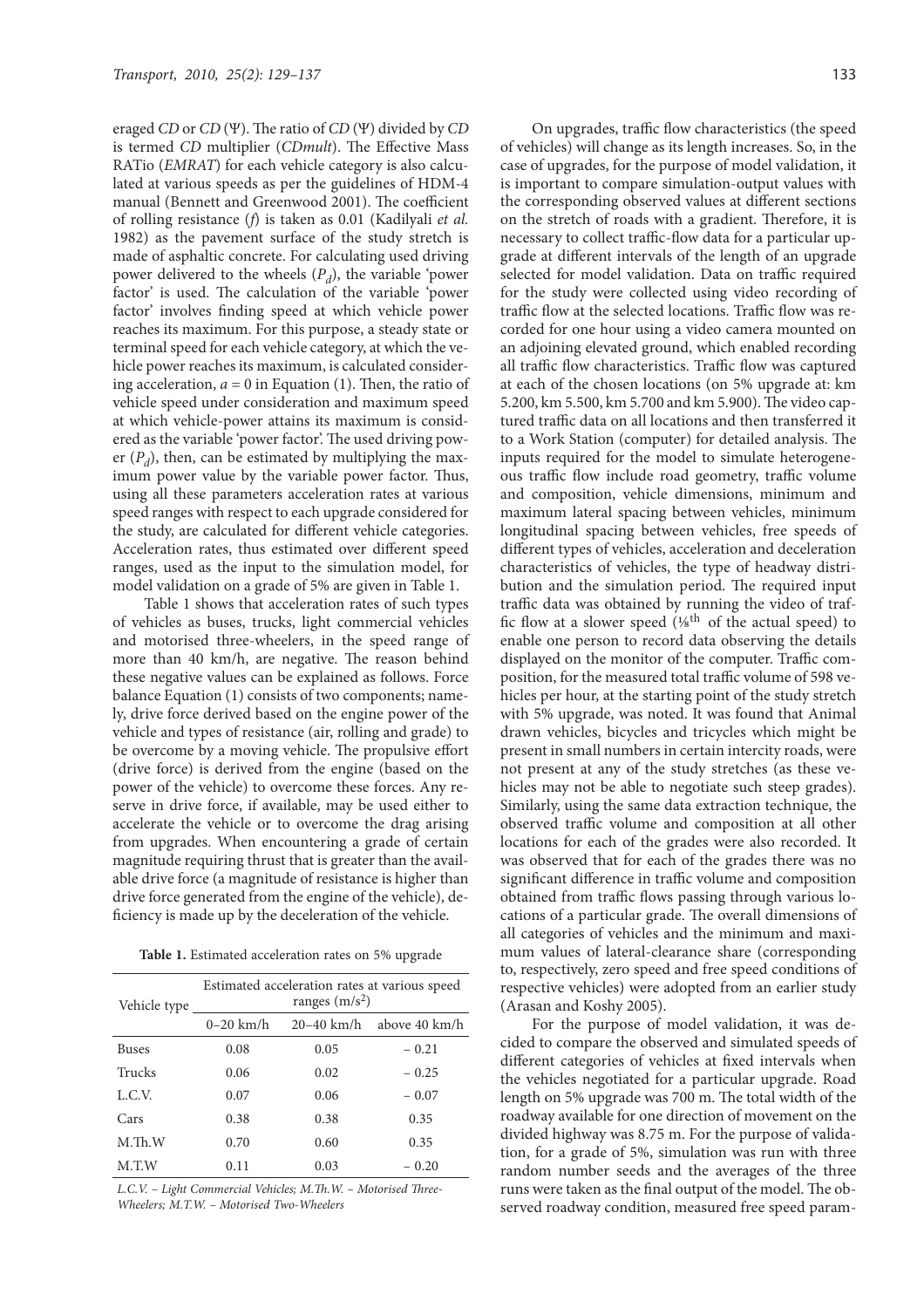eters at the initial position, observed traffic volume and composition and acceleration rates (estimated at various speed ranges) were given as the input to the simulation model. The inter-arrival time (headway) of vehicles was found to fit into negative exponential distribution and free speeds of different categories of vehicles based on the results of an earlier study (Kadiyali et al. 1981) were assumed to follow normal distribution. These distributions, then, formed the basis for an input of two parameters for the purpose of simulation. The speeds maintained by different categories of vehicles at the selected sections on the study stretches were obtained as simulation output. A comparison of the observed and simulated speeds maintained by different types of vehicles at three selected sections on 5% upgrade (km 5200 to km 5500 (300 m), km 5200 to km 5700 (500 m) and km 5200 to km 5900 (700 m)), namely, sections I, II and III are shown in Table 2 indicating that the simulated speed values significantly match with the field observed speeds for all vehicle types at all selected sections. A statistical validation of the model based on the observed and simulated speeds of different categories of vehicles was also done through the paired t-test for 5 degrees of freedom at the level of significance of 0.05. The calculated t-statistic values for sections I, II and III on 5% upgrade are 1.23, 0.343 and 0.862 respectively, against the Table value of 2.57. It can be seen that the value of t statistic calculated based on the observed data is less than the corresponding Table value. This implies that there is no significant difference between the simulated and observed mean speeds at all sections indicating the validity of the simulation model.

### **6. Model Application**

The HETEROSIM model can be applied to study various heterogeneous traffic scenarios under varying traffic and roadway conditions. Here, the application of the model is to develop relationship between traffic volume and speed under varying roadway conditions (four-lane divided roads with upgrades varying from 2% to 6%). Further, the validated simulation model is also used to develop speed–distance profiles on upgrades for different vehicle categories under heterogeneous traffic conditions.

#### **6.1. Development of Speed-Flow Relationships**

Since research work reported here is aimed at studying the effect of an upgrade and its length on traffic flow characteristics and also on the performance of different categories of vehicles in heterogeneous traffic, a four-lane divided road with 8.75 m of road space (main roadway plus shoulder) available for each direction of movement with a magnitude of upgrades of 2%, 3%, 4%, 5% and 6%, were considered for model application. For this purpose, a representative traffic composition was considered for simulating traffic flow on the upgrades. This representative traffic composition commonly seen on divided intercity roads in India consists of buses (21%), trucks (35%), light commercial vehicles (11%), cars (17%), motorised three-wheelers (3%) and motorised two-wheelers  $(13%)$ . The input data on free speed, at the initial position required for simulating traffic flow on grades, was collected on the stretch between km 77.2 and km 77.4 of National Highway No. 45 near Chennai (Southern part of India) which is a four-lane divided road (total width for one direction makes  $8.75$  m). The stretch is straight and level with no side road connections. Also, traffic flow on the study stretch was unhindered by road side land uses. By giving free speeds as input at the entry position of road stretch considered for simulating traffic flow on upgrades, it was possible to model the movement of vehicles approaching an upgrade of the given magnitude from level roads. Acceleration rates over different speed ranges required for the simulation of heterogeneous traffic flow on grades were estimated for different upgrades of a magnitude varying from 2% to 6% using equation (1) as explained earlier. The length of road stretch (used for noting outputs) considered for simulation was 1600 m.

Giving relevant data as input, traffic flow on different upgrades was simulated for volume levels ranging from a very low level to the maximum possible value (capacity) and speeds corresponding to each of the volume levels were obtained as output. In this regard, it may be noted that when simulation runs are made with successive increments in the traffic volume (input), there will be a commensurate increase in the exit volume at the end of simulation stretch. When the volume reaches capacity level, the increments in the input traffic volumes

| Vehicle<br>type | Section I                 |                            | Section II |                                             | Section III               |                            |
|-----------------|---------------------------|----------------------------|------------|---------------------------------------------|---------------------------|----------------------------|
|                 | Average observed<br>speed | Average<br>simulated speed | speed      | Average observed Average simulated<br>speed | Average<br>observed speed | Average<br>simulated speed |
| <b>Buses</b>    | 40.13                     | 37.96                      | 37.67      | 35.98                                       | 35.05                     | 34.74                      |
| Trucks          | 34.37                     | 33.22                      | 31.38      | 31.87                                       | 30.05                     | 30.52                      |
| L.C.V.          | 43.62                     | 42.96                      | 41.89      | 41.34                                       | 40.07                     | 40.35                      |
| Cars            | 64.82                     | 64.00                      | 63.23      | 61.91                                       | 60.95                     | 59.86                      |
| $M$ .Th. $W$    | 33.09                     | 33.40                      | 32.35      | 33.12                                       | 31.86                     | 33.06                      |
| M.T.W           | 48.78                     | 49.85                      | 48.16      | 49.45                                       | 47.49                     | 48.93                      |

Table 2. Model validation by a comparison of speeds on different sections of 5 % upgrade

L.C.V. - Light Commercial Vehicles; M.Th.W. - Motorised Three-Wheelers; M.T.W. - Motorised Two-Wheelers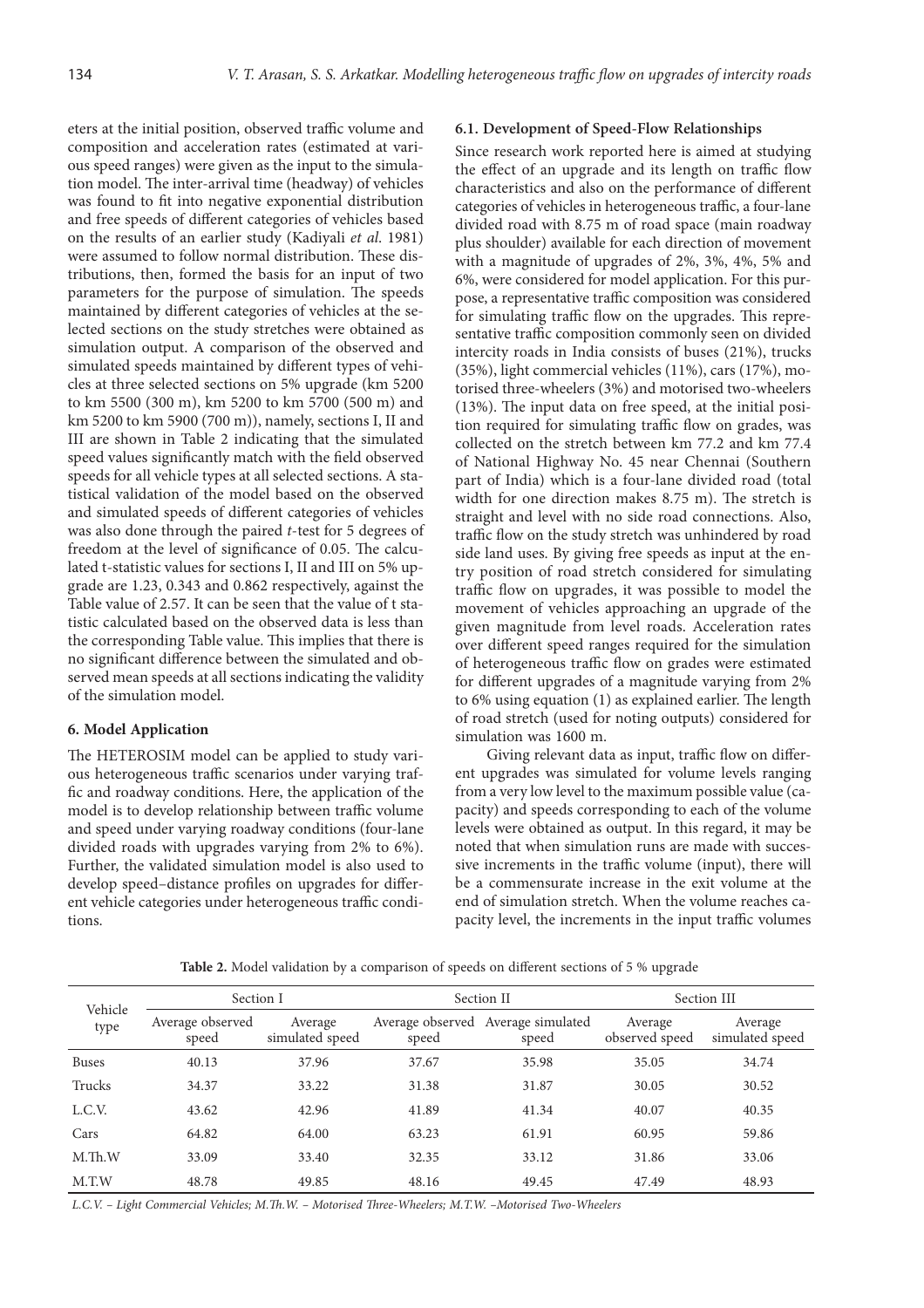may not result in the same amount of an increase in the exit volume resulting in a decrease in the rate of traffic flow. Some successive decrease in the exit volume (in spite of an increase in input) indicates that the roadway has reached its capacity. The plots made relating speed and flow for all upgrades (2% to  $6\%$ ) on the same set of axes are shown in Fig. 3. It can be seen that the developed speed-flow relationships follow the well established trend establishing the validity of the model to simulate heterogeneous traffic flow on different upgrades of magnitudes varying from 2% to 6%. The capacity values of 8.75 m wide roads having upgrades of a magnitude of 2%, 3%, 4%, 5% and 6% at a negotiated distance of 1600 m for the representative traffic composition considered are found to be 1360, 1210, 1120, 1050 and 1010 vehicles/h respectively.



**Fig. 3.** Speed–volume relationships on upgrades

#### **6.2. Speed-Distance Profiles for Different Vehicle Types**

Speed-distance relationships for different types of vehicles on grades can be developed by simulating heterogeneous traffic flow on the chosen roadway with a specified gradient and noting down a change in the speed of vehicles at regular intervals over space while the vehicles negotiate the upgrade. For the purpose of simulation, the volume level corresponding to the Volume-to-Capacity (V/C) ratio of 0.5 (normally used as design service volume in India) was considered for developing speed-distance curves for different vehicle categories along different grades. Free speed values for different vehicle categories, traffic composition and estimated acceleration rates for different vehicle categories at different speed ranges were given as input to the simulation model for simulating traffic flow along different grades ranging from 2% to 6%. The total length of road stretch, for simulation purpose, was taken as 3400 m. The middle 3000 m length of the simulation stretch was used to collect data on the simulated average speed for each vehicle category at every 200 m interval. The simulation model was run with three random number seeds and the average of the three runs was taken as the final output of the model. Speed-distance relationships were thus developed for different vehicle categories for each different grade. The relationships thus, obtained in respect of buses, trucks, light commercial vehicles, cars, motorised three-wheelers and motorized two-wheelers are depicted in Figs  $4-9$ , respectively. The figures display that vehicle performance (speed reduction) pertaining to various grades is different across different vehicle categories. In case of heavy vehicles such as buses, trucks and light commercial vehicles having lower power-toweight ratio, there is a significant reduction in speed, whereas for other smaller vehicles such as cars, motorised three-wheelers and motorized two-wheelers having higher power-to-weight ratio, there is a relatively lesser reduction in speed. It can also be noted that there is a significant speed reduction in all upgrades up to a distance of 1600 m beyond which the speed-distance curve is relatively flatter and indicates that there is no significant speed reduction beyond that point.



Fig. 4. Speed–distance profiles for buses on upgrades



Fig. 5. Speed-distance profiles for trucks on upgrades



Fig. 6. Speed-distance profiles for light commercial vehicles on upgrades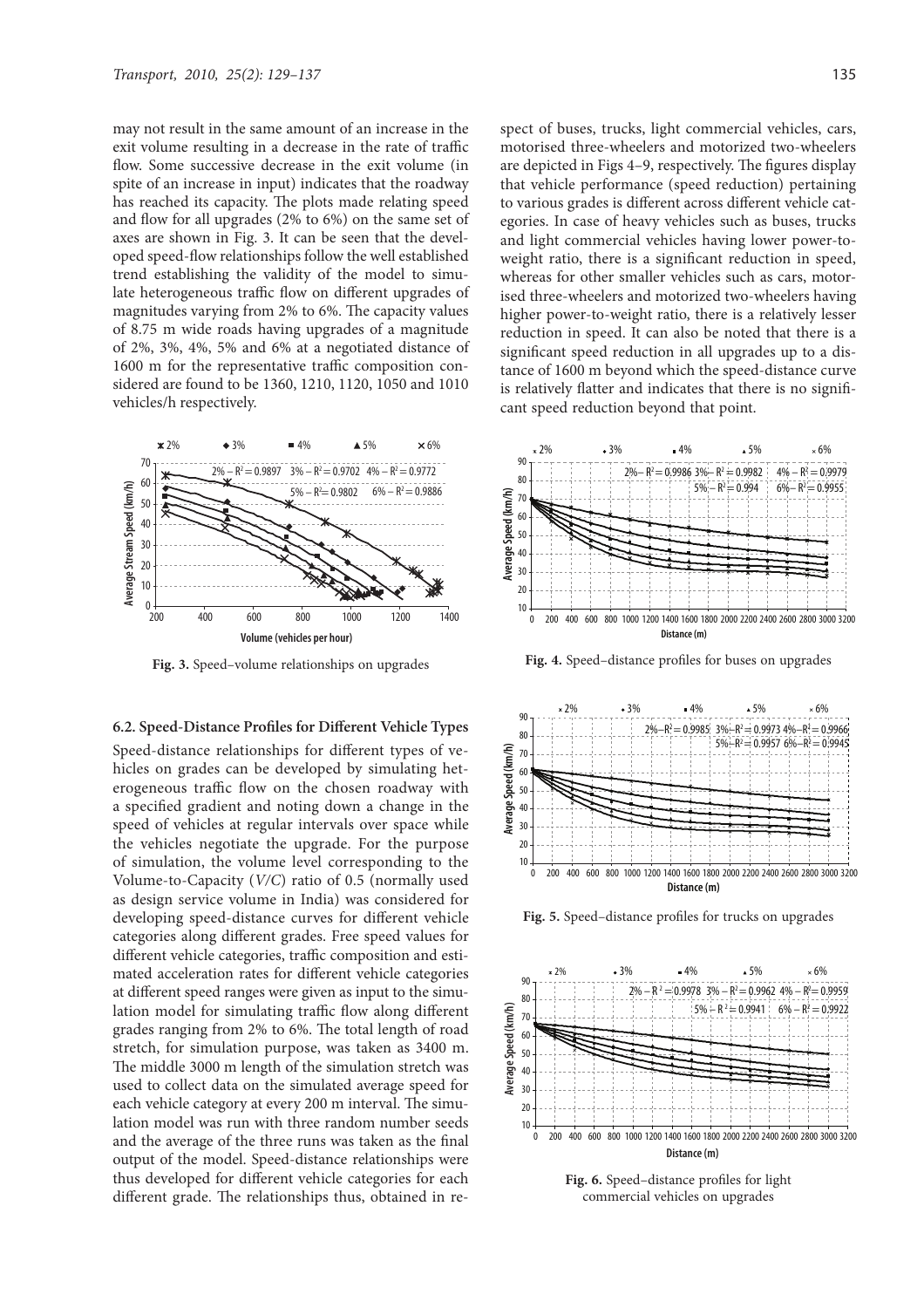

Fig. 7. Speed–distance profiles for cars on upgrades







Fig. 9. Speed-distance profiles for motorised two-wheelers on upgrades

# **7. Findings**

The following points are the most important findings of this study:

- 1. The validation results of the simulation model of heterogeneous traffic flow indicate that the model is capable of replicating heterogeneous traffic flow on intercity roads having upgrades of different magnitudes to a highly satisfactory extent.
- 2. From the speed–volume curves developed using the simulation model, it has been found out that for the representative traffic composition, the capacities of four-lane divided (8.75 m wide) roads having upgrades of the magnitudes of 2%, 3%,  $4\%$ ,  $5\%$  and  $6\%$  for one direction of the traffic flow of the section at 1600 m from the start of the grade, are found to be 1360, 1210, 1120, 1050 and 1010 vehicles/h respectively.
- 3. From the speed-distance profiles developed for different vehicle types, it has been discovered that the rate of speed reduction in the vehicles, on upgrades, will vary based on the type of a vehicle and it is a function of a magnitude of an upgrade and the power-to-weight ratio of the vehicle.
- 4. Based on the simulation experiments conducted for developing speed–distance profiles for each type of the vehicle, it was established that the effect of an upgrade on vehicle performance (speed) may not be significant beyond a length of 1600 m.
- 5. The developed speed-volume and speed-distance relationships provide the basis for estimating Passenger-Car-Unit (PCU) values of vehicles with due consideration to upgrades and their lengths. Thus, through this study, the problem of measuring the volume of heterogeneous traf fic on upgrades can be addressed by converting different types of vehicles into equivalent passenger cars and expressing the volume in terms of PCU/h.

## **References**

- A Policy on Geometric Design of Highways and Streets. 2004. American Association of State Highway and Transportation Officials 896 p.
- Akgüngör, A. P. 2008a. A new delay parameter dependent on variable analysis periods at signalized intersections. Part 1: Model development, Transport 23(1): 31–36. doi:10.3846/1648-4142.2008.23.31-36
- Akgüngör, A. P. 2008b. A new delay parameter dependent on variable analysis periods at signalized intersections. Part 2: Validation and application, Transport 23(2): 91–94. doi:10.3846/1648-4142.2008.23.31-36
- Antov, D.; Abel, K.; Sürje, P.; Rõuk, H.; Rõivas, T. 2009. Speed reduction effects of urban roundabouts, The Baltic Journal of Road and Bridge Engineering 4(1): 22–26. doi:10.3846/1822-427X.2009.4.22-26
- Arasan, V. T.; Koshy, R. Z. 2005. Methodology for modeling highly heterogeneous traffic flow, Journal of Transportation Engineering – ASCE 131(7): 544–551. doi:10.1061/(ASCE)0733-947X(2005)131:7(544)
- Archilla, A. R.; Fernandez De Cieza, A. O. 1996. Truck performance on Argentinean highways, Transportation Research Record: Journal of the Transportation Research Board 1555: 114–123. doi:10.3141/1555-15
- Bazaras, J.; Jablonskytė, J.; Jotautienė, E. 2008. Interdependence of noise and traffic flow, Transport  $23(1)$ : 67-72. doi:10.3846/1648-4142.2008.23.67-72
- Beljatynskij, A.; Kuzhel, N.; Prentkovskis, O.; Bakulich, O.; Klimenko, I. 2009. The criteria describing the need for highway reconstruction based on the theory of traffic flows and repay time, Transport 24(4): 308–317. doi:10.3846/1648-4142.2009.24.308-317
	-
- Bennett, C. R.; Greenwood, I. D. 2001. Modelling Road User and Environmental Effects in HDM-4. Volume 7. The highway development and management series. 374 p. Available from Internet: <www.romdas.com/projects/hdm-4/01-01- 11\_rue\_book\_final.pdf>.
- Berezhnoy, A.; Grakovsky, A.; Nesterov, A. 2007. The Green Wave mode production on the two-lane highways dur-